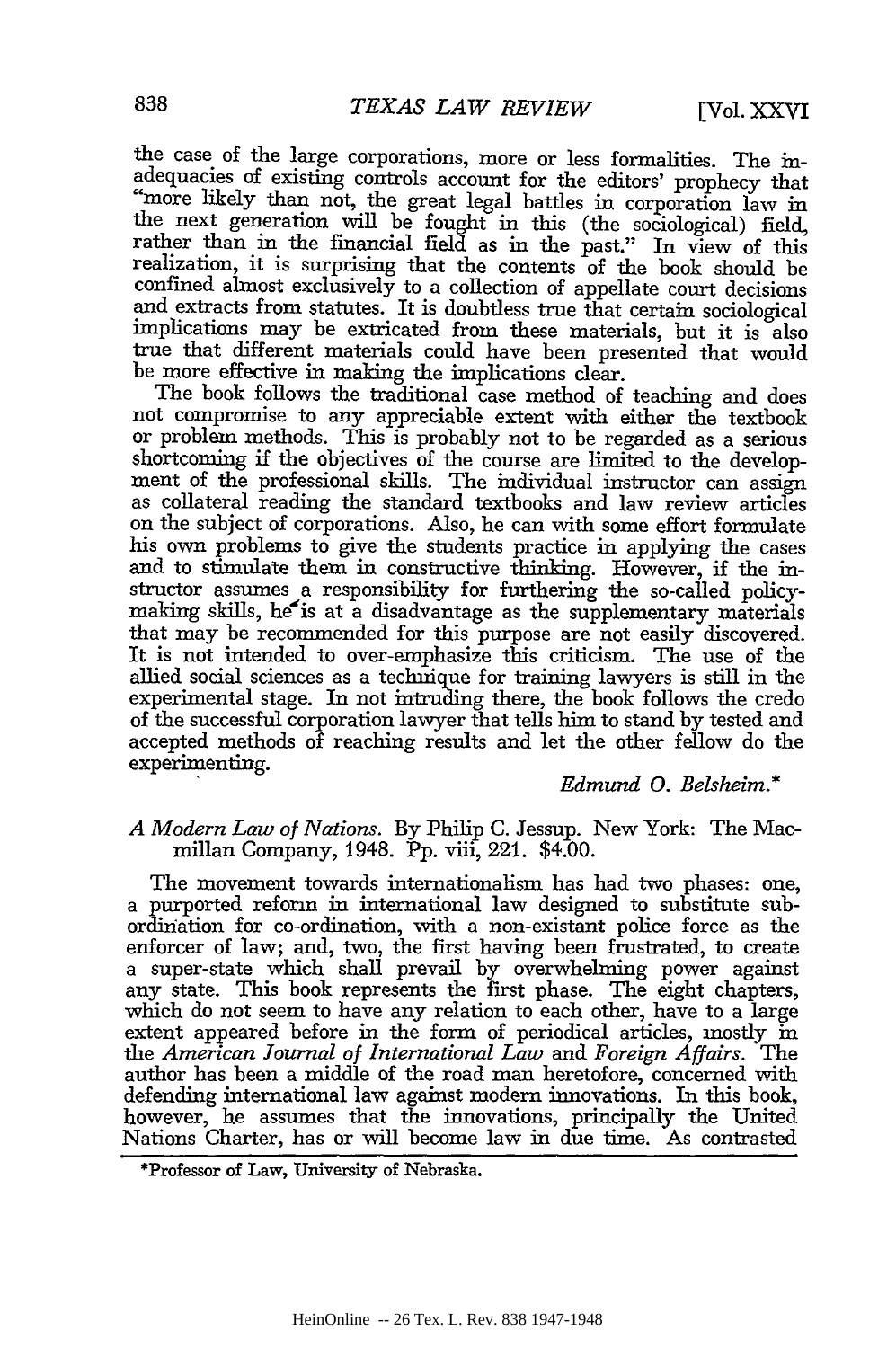with his teachers, Mr. Jessup shows a liking for the new fashions. The League of Nations died some years ago. It is surprising that it is cited as if it still existed. The author molds international law to accommodate what he thinks he sees. He thinks he sees a community of nations which will apply the new law. The antics of Soviet Russia seem to render the supposed "community" a dream. The author's major postulates of the individual as a source and subject of international law and the interdependence of states seem belied by the event. The United Nations looks as if it is about to die. As we go to press, seventeen senators are reported to have introduced a resolution looking to the fundamental revision of UN. The Military Staff Committee seems unable to agree on a formula by which troops or a UN commission are to be sent to the countries surrounding Greece, to Palestine and to Korea to enforce the judgment of UN. It may be, of course, that Russia will step out and not stymie the whole show by her veto, but this seems unlikely and with her departure a new war is likely to begin. It is true that war is now made more difficult, but not by the Charter. War has now become so terrible that the victor is liable to suffer as much as the vanquished. That is the one ground for hope that war may abolish itself.

But the postulates are without foundation. Politics anticipated the author in making individuals the subject of international law, but Osten Unden as umpire refused to adopt this view in the arbitration under article 181 of the Treaty of Neuilly. The few exceptional cases in which international law has been applied to individuals can be explained without making them a subject of the science, as is rather indicated by the terms "inter-national" and "law of nations," a tifle used by the author. If we want to bring in individuals it can be done without maltreating international law. Besides, as Jean Spiropoulos once said to the writer, "What difference does it make whether the individual is a subject or an object?" Those interested in the United Nations Charter as a piece of machinery, unworkable in practice, can probably derive some benefit from this book. There is also no quarrel with the author's presentation of existing law, except what he has to say on "aggression," which is always a characteristic of an opponent. But the author is concerned to show that the United Nations can regulate the use of national force-a phenomenon which we have never seen. In view of the author's devotion to individuals, we should expect to find him partial to world government, but he shows some of the practical difficulties in the way of such a logical, but impractical, suggestion. Being justly devoted to international law, not in a dream world, but as a reality, I can derive no benefit from this book. Others may be more fortunate, but I still think it doubtful whether the United Nations can be successful in enforcing peace or preventing war, a demonstration of fact which has become clear since the writing of this book.

It is certainly a fact that the injury to the state through the injury to the person is a fiction; but it is a useful fiction. The author, Mr.